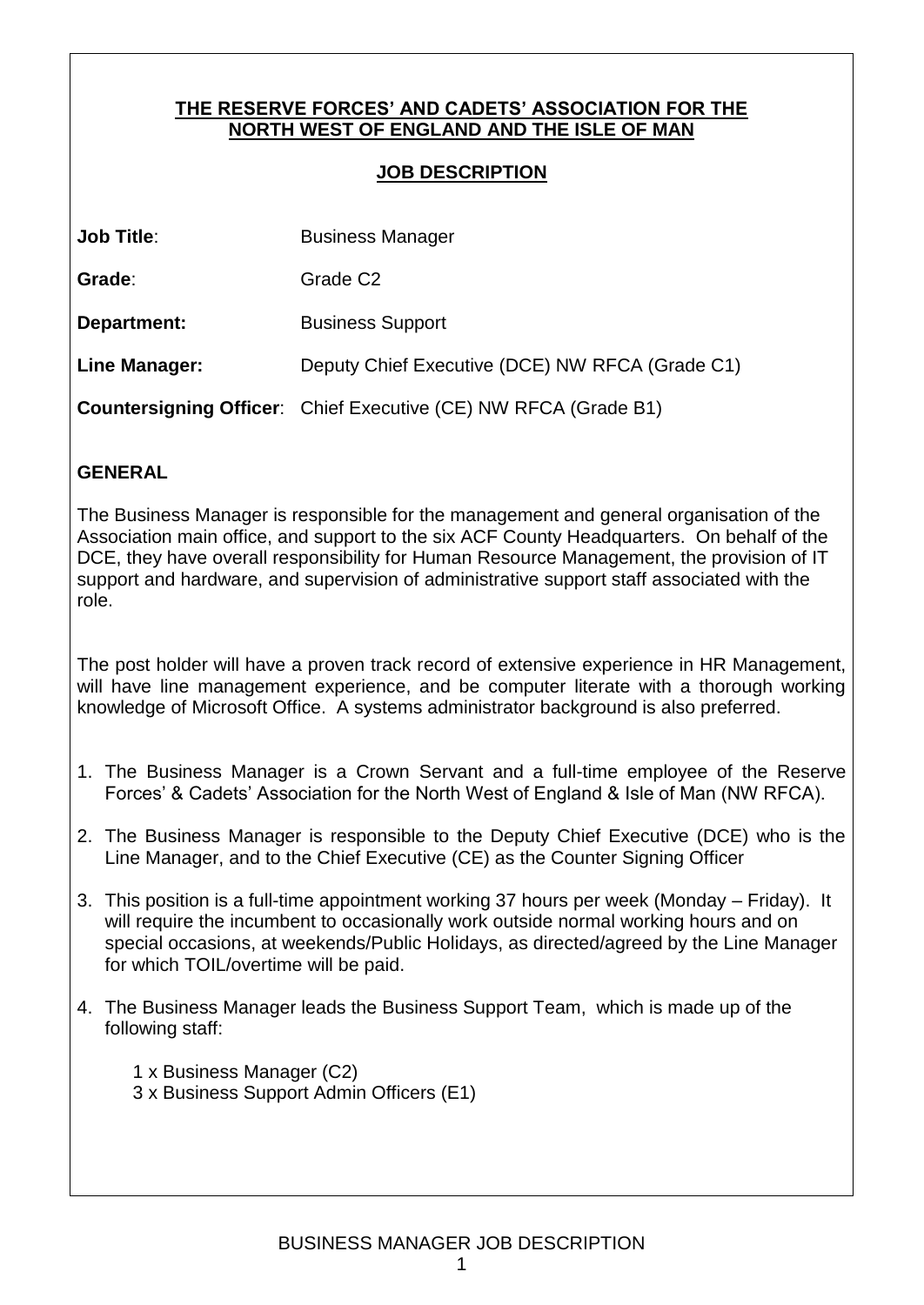## **OVERVIEW**

- 5. The Business Manager is to co-ordinate general business support to NW RFCA.
- 6. The Business Manager is to ensure IT hardware and Software support is available for NW RFCA, ensuring the RSA function is effectively provided.
- 7. The Business Manager will coordinate all HR matters, working with the DCE, and seeking support from CRFCA Head of HR where appropriate. The Business Manager will ensure all staff are trained appropriately for role, for development, and to ensure mandatory compliance.
- 8. The Business Manager is responsible for the provision of IT, stationary, and office equipment, along with associated budgets.
- 9. The Business Manager is responsible for the line management of three admin officers (E1).

## **BUSINESS SUPPORT RESPONSIBILITIES**

- 10.Implementing procedures to ensure the security of Headquarters correspondence and documents.
- 11.Ensuring the role of secretary at the Board Meetings, Management Meetings, Annual General Meeting (AGM), and all such meetings as the CE may decide, are provided for, and ensuring the production of agendas and minutes for same, and producing accurate notes and action points, and subsequent distribution of any paperwork.
- 12.Responsible for the preparation and management of Association Meetings, including the organising IT equipment and refreshments. This will include Board Meetings, and the AGM.
- 13.Responsible for the co-ordination of standard Power Point presentations for the Executives, including updating existing presentations, and the production of bespoke presentations for the Executives as required.
- 14.Responsible for the Headquarters filing protocols, including electronic, manual and historic archives and retention and destruction of documents.
- 15.Responsible for the management of, and accounting for Association/Trust Silver, and undertaking an annual audit of the same.
- 16.Responsible for actioning FOI/Subject Access Request, including collation of documents and redactions where necessary. Working with the DCE ensure currency of the ROPA, and Association compliance with GDPR.
- 17.Be prepared to provide support to the Engagement Team in the Associations activities i.e. NW RFCA AGM, Lord Lieutenant Awards, Board Meeting and Presidents Dinner.
- 18.Ensure cover for the Business Support Admin Officers is in place during sick leave or annual leave.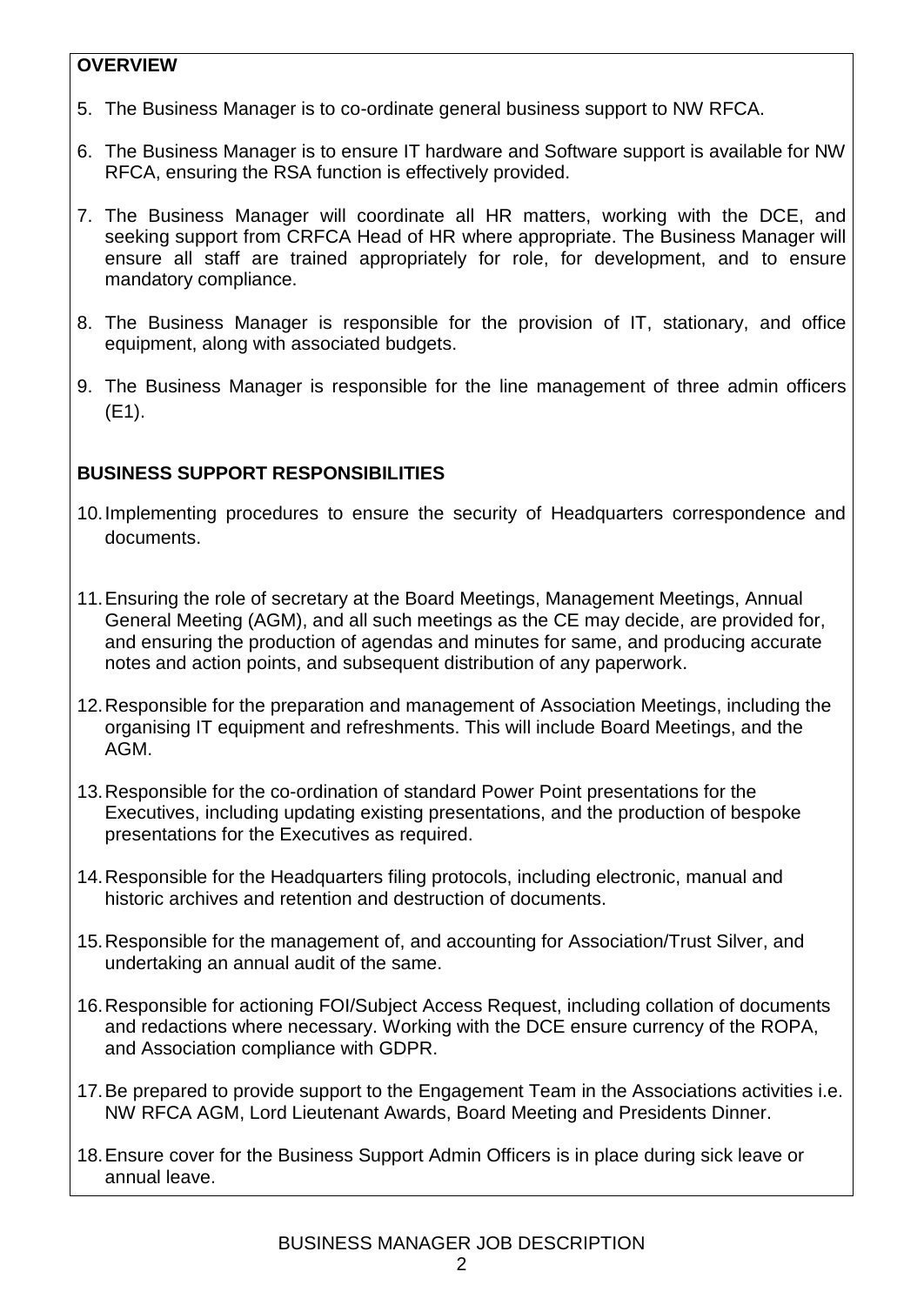- 19.Support the DCE with Business Continuity Planning.
- 20.Check and approve procurement orders.

# **HR MANAGEMENT RESPONSIBILITIES**

- 21.Ensure the Association is kept up to date with current Employment Law and related legislation.
- 22.Ensure line managers and staff are supported and guided in operational matters relating to Disciplinary, Grievance and Bullying and Harassment, in line with Association & CRFCA procedures and policy. Attend disciplinary or grievance hearings (as note taker) produce all relevant notes and paperwork.
- 23.Advise line managers on the annual RFCA Performance and Development Reporting System (PDR) and ensure the process is carried out in accordance with current guidance.
- 24.Support line managers in carrying out all general HRM operational activities.
- 25.Ensure HR paperwork is completed effectively and on time, whether for general day-day HR activities, or more complex HR activities, including Employment Tribunals, and other external bodies, liaising and co-ordinating with Association line managers, and staff as required.
- 26.Using the HR Management system (Cascade HR), ensure employee details and line manager and employee actions are updated correctly, including (but not exclusively), employees private details, leave, sickness, PDRs, training, grievances and any disciplinary action.
- 27.Monitor, analyse, and support the management of attendance/sickness and absence.
- 28.Ensure processing of all pensions matters is carried out effectively.
- 29.Support staff in education and development.
- 30.Support Association staff in HR matters.

# **KEY RESPONSIBILITIES AS A LINE MANAGER**

- 31.Line Management responsibilities include but are not limited to:
	- a. Undertaking monthly probation reports
	- b. Undertaking Performance & Development Reports (PDR) at the beginning, mid, and end of year.
	- c. Producing all business cases for training requirements for their team
	- d. Monitoring the sickness/absences
	- e. Authorising leave on Cascade
	- f. Undertaking any disciplinary actions
	- g. Delegation and monitoring of work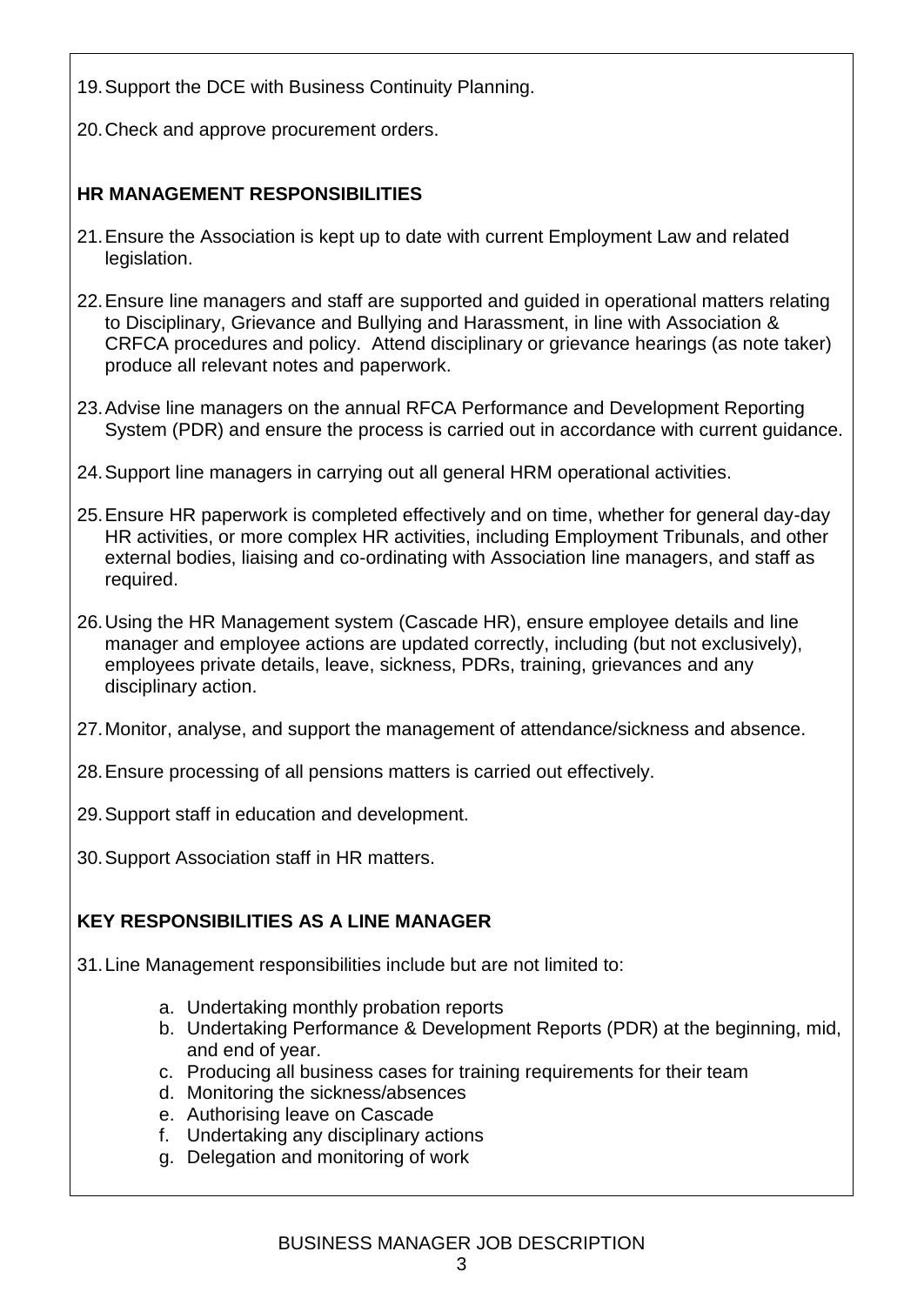# **KEY RESPONSIBILITIES AS RSA (REGIONAL SYSTEMS ADMINISTRATOR)**

- 32.Responsible for setting up new staff by processing PH2/PH2e user accounts, ensuring staff have the correct access rights.
- 33.Ensure NW RFCA maintain a record of all End User Devices (EUD's) which is a mandated security requirement under the PH2 SyOPs (e.g. laptops, desktops, mobile phones).
- 34.Ensure IT Compliance standards are maintained i.e. annually confirm that all PH2 users have signed SyOps, annually confirm Symphony Users Access & Permissions, assist in conducting the Induction training for new staff, attend RSA training (RSA/OffMan Seminar).
- 35.Working with CRFCA, prevent the use of unauthorised devices (e.g. non-ph2 devices, non-encrypted USB drives).
- 36.Maintain SCIDA site documentation (e.g. configuration change logs, server-room access logs).
- 37.Ensure "Request For Change" (RFC) forms are submitted to CRFCA, to be reviewed by the Change Management Working Group for any major IT changes required (e.g. new software requests).
- 38.Plan IT Budget requirements and maintain a hardware refresh plan (based on 20% replacement per annum).
- 39.Arrange for the recycling of IT equipment no longer required in accordance with Data Cleansing Policies.
- 40.Responsible for on-site installation of PH2 End User Devices (EUD's) in accordance with RFCA Security Policy and Operating Procedures (SyOps).
- 41.Ensure arrangements are in place to provide user and desktop support (Windows 10, MS Office 2016, networking, printing, VPN).
- 42.Be aware of legislation, policies, guidelines and procedures relating to IT matters.
- 43.Ensure data security and Cyber Security threats are cascaded to all NW RFCA staff.
- 44. Local printer hardware/software management including:
	- a. Share Point and File Store permissions.
	- b. Liaising with SPOC as local point of contact.
	- c. ACF County HQ IT Management and support
	- d. Liaising with Copyrite to escalate mechanical issues with Photocopiers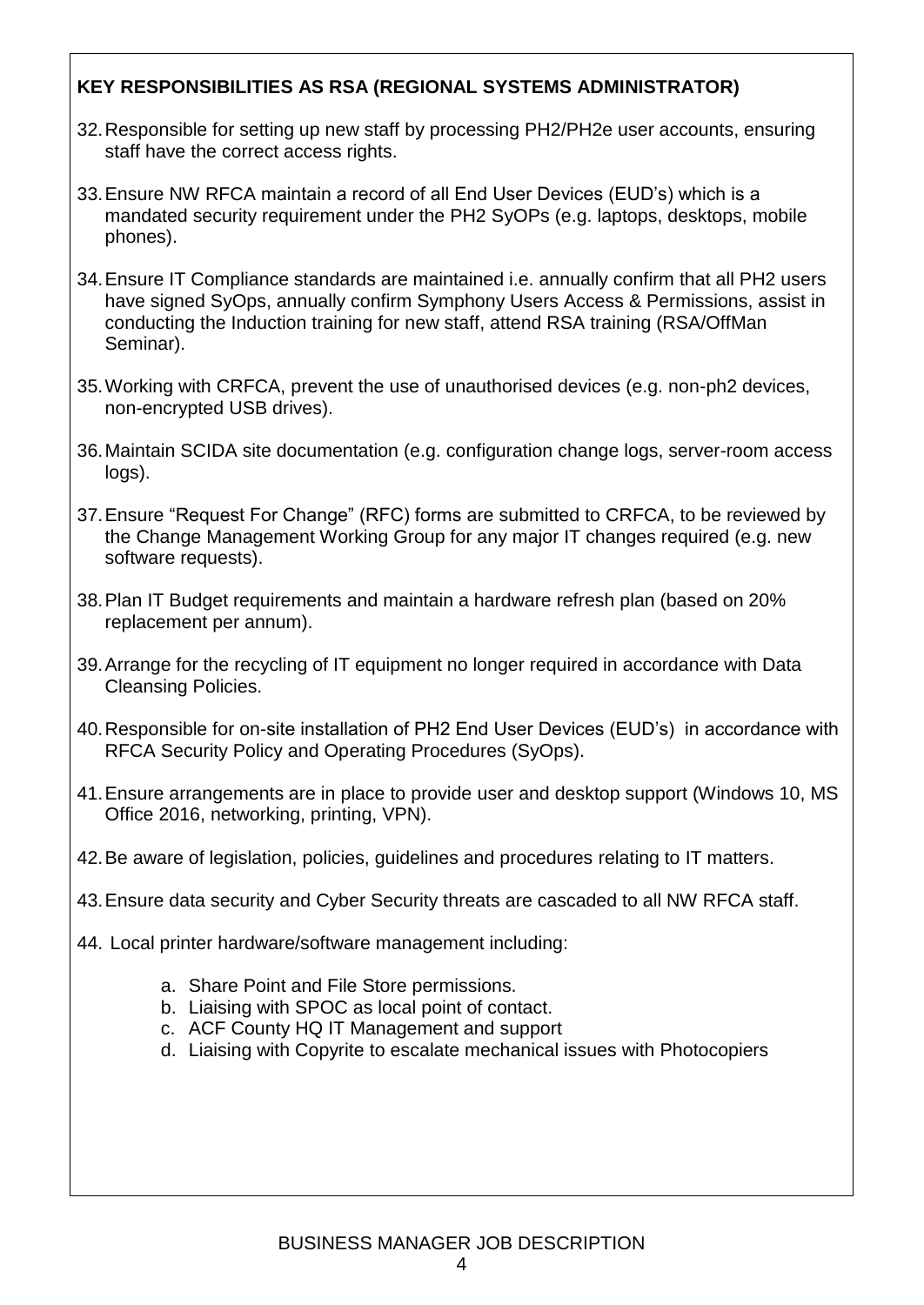## **IN ADDITION**

## **SECURITY CLEARANCE**

45.Undergo Security Clearance (SC) and undertake an Enhanced Disclosure and Barring Service (DBS) check.

# **HEALTH & SAFETY**

46.Understand the requirements of the Health and Safety at Work etc. Act 1974, the Management of Health and Safety at Work Regulations 1999, and all other relevant Regulations and Codes of Practice.

# **SECURITY**

47.Comply with the Security Operating Procedures (SyOps) for the use of the (NW RFCA) Local Area Network (LAN) and MOD Wide Area Network (WAN) relating to both voice and data on IT Systems.

# **DATA PROTECTION**

48.Comply to all current GDPR legislation with guidance from the post.

## **PERFORMANCE AND DEVELOPMENT REPORTS (PDR)**

49.The Business Manager will have their performance reviewed twice a year by their Line Manager who will be the 1RO for their annual Performance Development Reports (PDRs).

## **TRAINING**

50.Undertake and complete compulsory training courses that the Association will pay for, e.g. Statutory & Mandatory training. All training that forms part of the PDR process is to be undertaken and completed, where possible within the reporting period.

## **PERSONAL ATTRIBUTES AND RESPONSIBILITIES**

- 51.The post holder is required to:
	- a. Have a full, valid, car driving license (B1) to be able to visit remote sites independently.
	- b. Have excellent verbal and written communications skills for the production of e.g. notes, correspondence, minutes and training guides, and to deliver training as required.
	- c. Be able to occasionally work outside core hours in support of events, meetings or IT infrastructure/software changes.
- 52.There may be the occasional requirement to travel including overnight stays for training or meetings across the UK.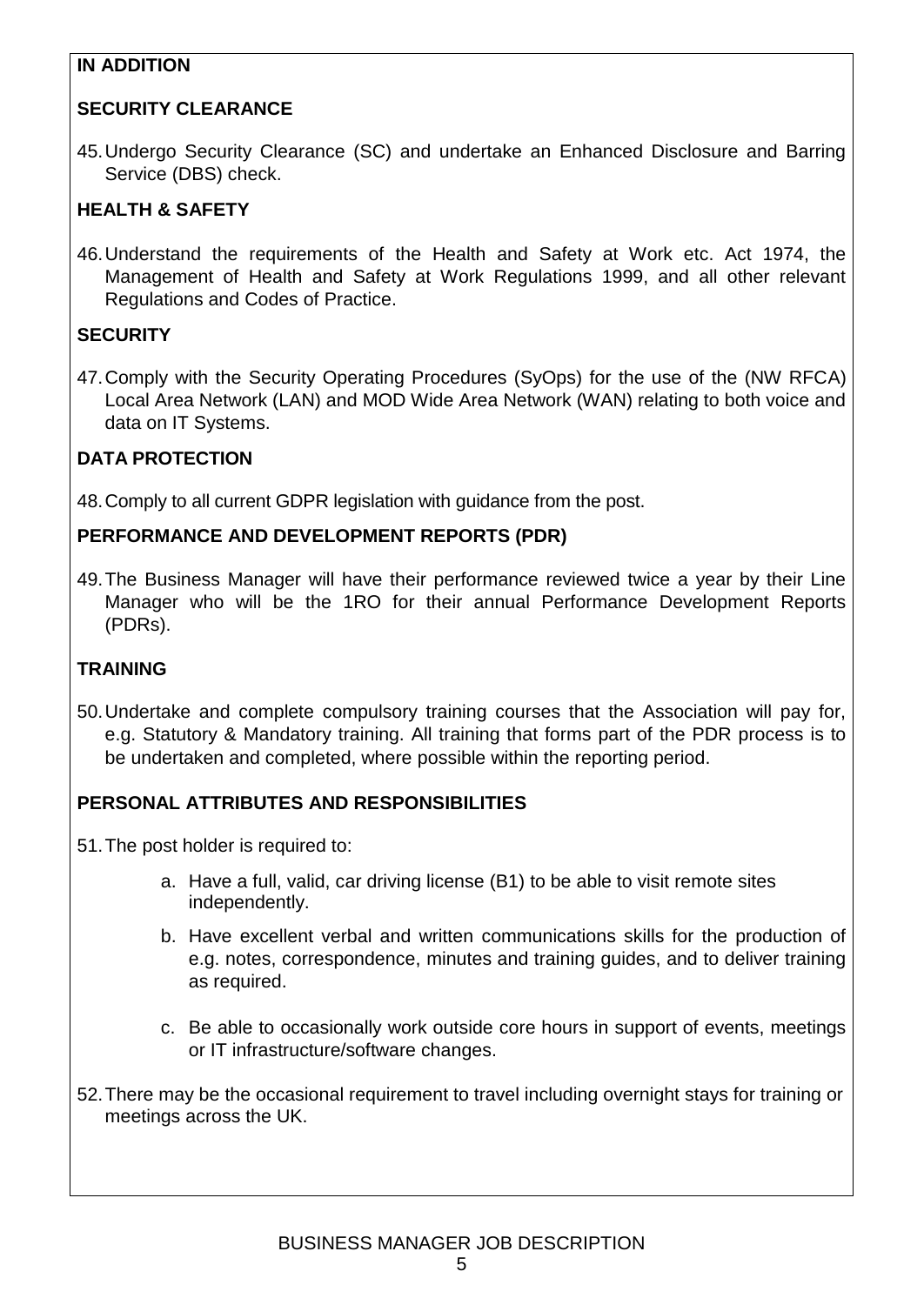### **ADDITIONAL DUTIES**

|                        |  | 53. Undertake any appropriate task commensurate with the Crown Servant Grade C2 as |  |  |  |  |
|------------------------|--|------------------------------------------------------------------------------------|--|--|--|--|
| directed by the CE/DCE |  |                                                                                    |  |  |  |  |

Other Points: This job description should be discussed/read with the line manager at the start of each annual Performance Development Report (PDR) period, and updated as necessary.

This job description may be reviewed in the light of changes during the period of appointment and on change of incumbent.

Name:

Signature of Line Manager:…………………………. Date:………………………

Name: *Col Alex Barnes*

As at 17 June 2022